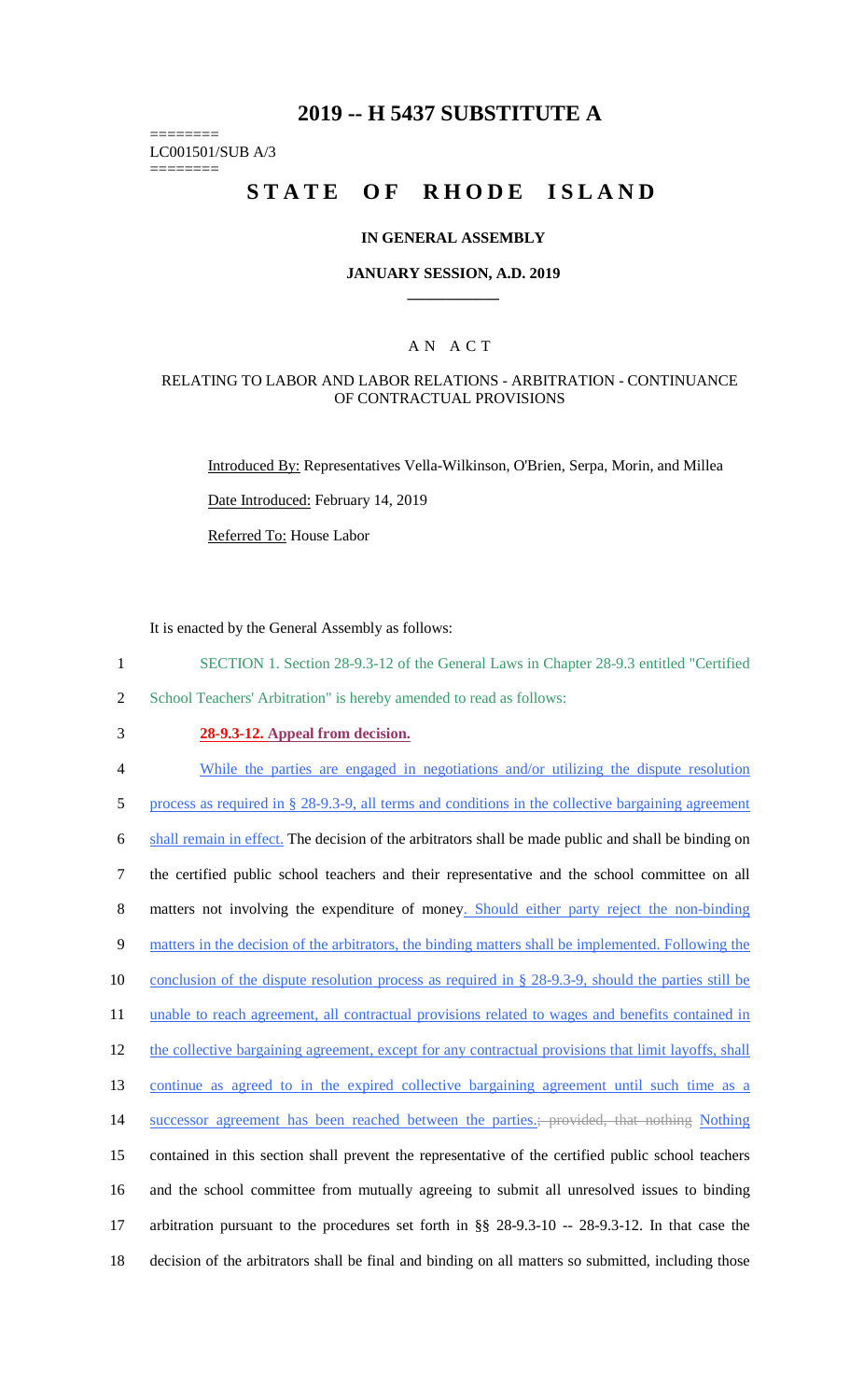involving the expenditure of money, and cannot be appealed except on the ground that the decision was procured by fraud or that it violates the law, in which case appeals shall be to the superior court. The school committee shall within three (3) days after it receives the decision send a true copy of the decision by certified or registered mail postage prepaid to the department or agency which appropriates money for the operation of the schools in the city, town, or regional school district involved, if decision involves the expenditure of money.

- SECTION 2. Section 28-9.4-13 of the General Laws in Chapter 28-9.4 entitled "Municipal Employees' Arbitration" is hereby amended to read as follows:
- 

## **28-9.4-13. Appeal from decision.**

 (a) While the parties are engaged in negotiations and/or utilizing the dispute resolution 11 process as required in § 28-9.4-10, all terms and conditions in the collective bargaining agreement 12 shall remain in effect. The decision of the arbitrators shall be made public and shall be binding upon the municipal employees in the appropriate bargaining unit and their representative and the 14 municipal employer on all matters not involving the expenditure of money. Should either party 15 reject the non-binding matters in the decision of the arbitrators, the binding matters shall be 16 implemented. Following the conclusion of the dispute resolution process as required in § 28-9.4-17 10, should the parties still be unable to reach agreement, all contractual provisions related to 18 wages and benefits contained in the collective bargaining agreement, except for any contractual provisions that limit layoffs, shall continue as agreed to in the expired collective bargaining agreement until such time as a successor agreement has been reached between the parties. (b) The decision of the arbitrators shall be final and cannot be appealed except on the ground that the decision was procured by fraud or that it violates the law, in which case appeals shall be to the superior court. (c) The municipal employer shall within three (3) days after it receives the decision send a true copy of the decision by certified or registered mail postage prepaid to the department or agency of the municipal employer responsible for the preparation of the budget and to the agency

 of the municipal employer which appropriates money for the operation of the particular municipal function or service in the city, town, or regional school district involved, if the decision involves the expenditure of money.

SECTION 3. This act shall take effect upon passage.

======== LC001501/SUB A/3 ========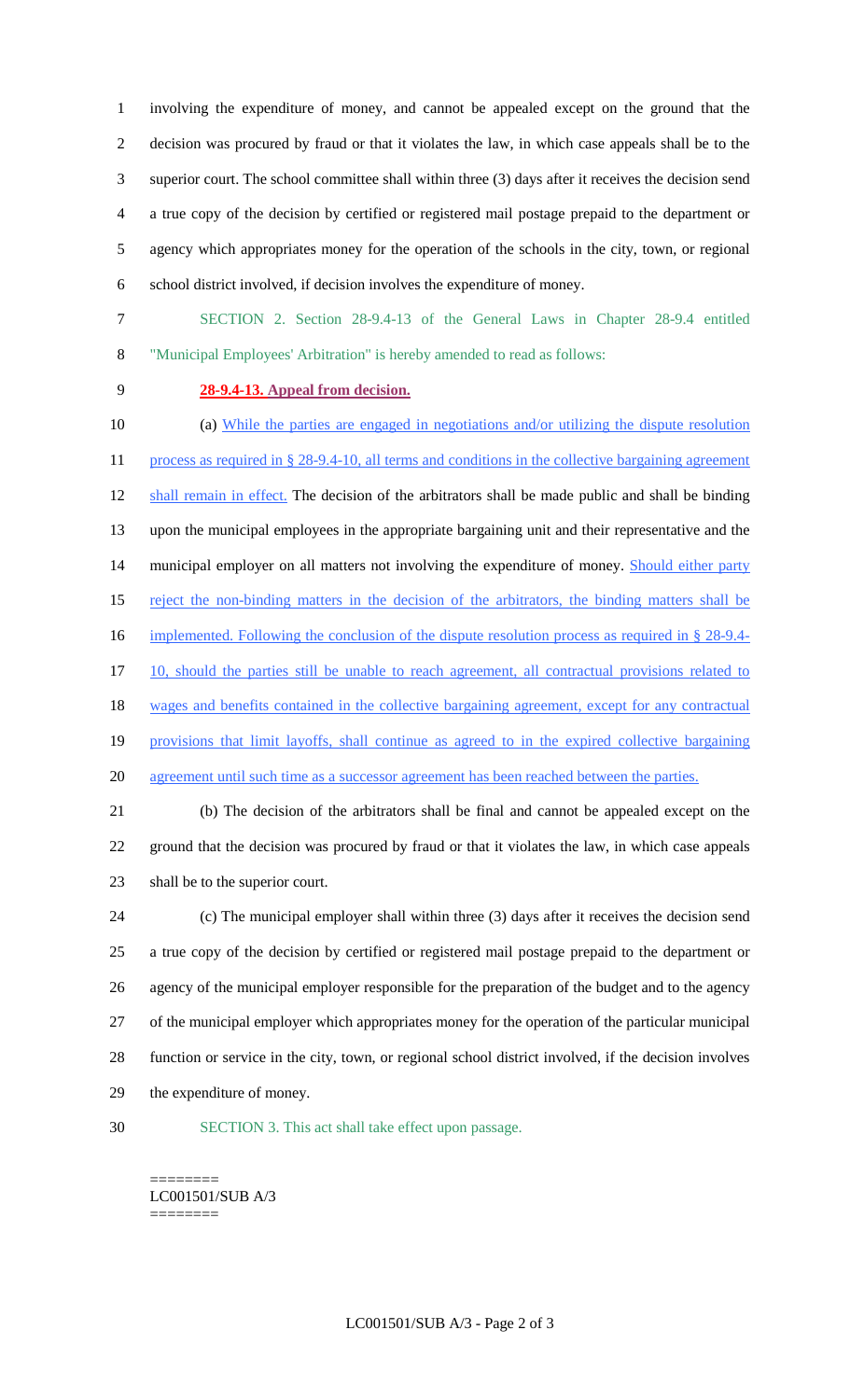#### EXPLANATION

### BY THE LEGISLATIVE COUNCIL

## OF

# A N A C T

## RELATING TO LABOR AND LABOR RELATIONS - ARBITRATION - CONTINUANCE OF CONTRACTUAL PROVISIONS

\*\*\*

| $\mathbf{1}$ | This act would provide that all terms and conditions in a school teachers' collective             |
|--------------|---------------------------------------------------------------------------------------------------|
| 2            | bargaining agreement as well as a municipal employees' collective bargaining agreement shall      |
| 3            | remain in effect while the parties are engaged in negotiations and/or certain dispute resolution  |
| 4            | processes and would provide that contractual provisions related to wages and benefits, excluding  |
| 5            | those that limit layoffs, would continue as agreed to, despite the lack of an agreement following |
| 6            | mediation or arbitration until a successor agreement is reached.                                  |
| 7            | This act would take effect upon passage.                                                          |

======== LC001501/SUB A/3 ========